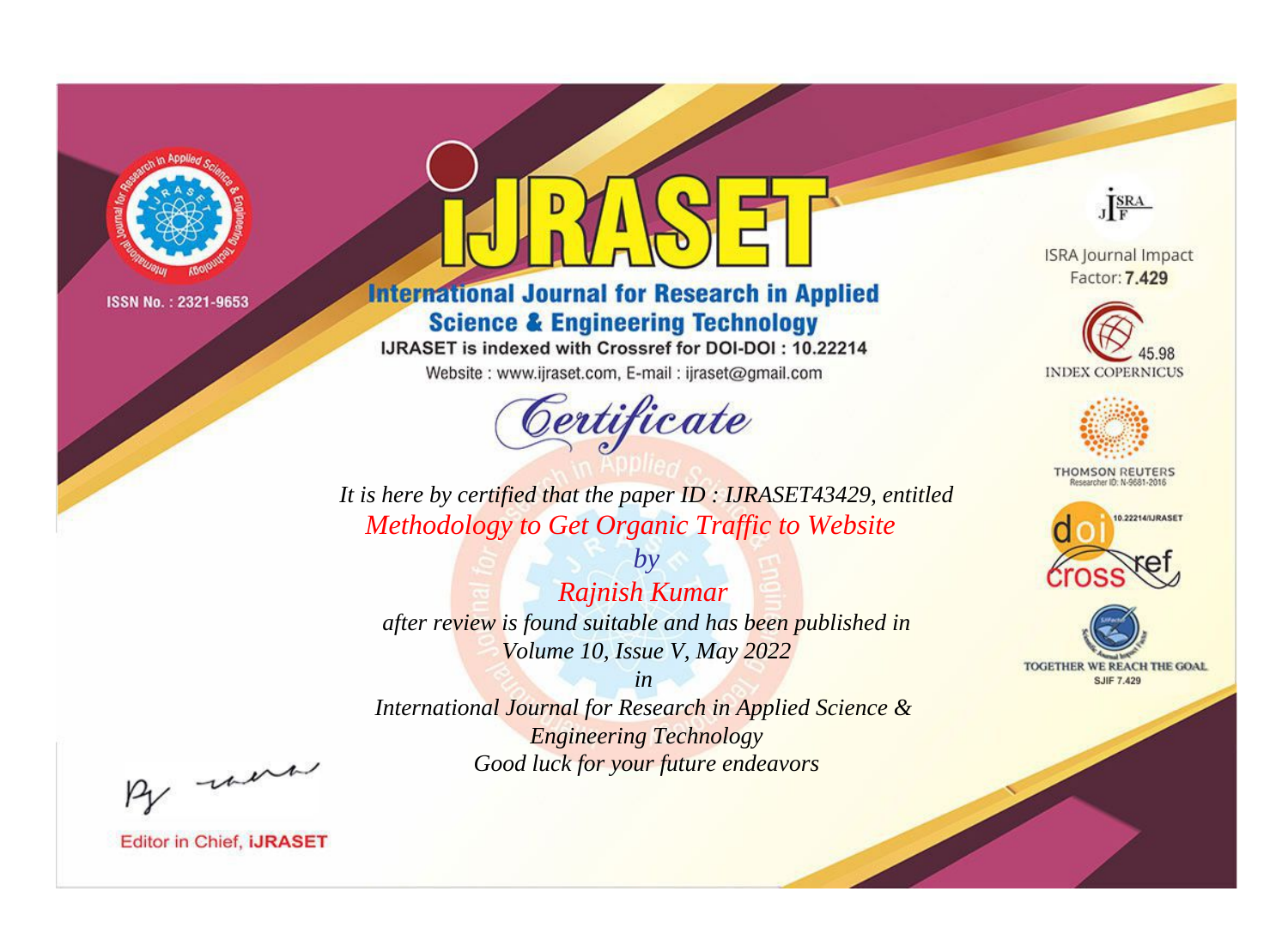

# **International Journal for Research in Applied Science & Engineering Technology**

IJRASET is indexed with Crossref for DOI-DOI: 10.22214

Website: www.ijraset.com, E-mail: ijraset@gmail.com



JERA

**ISRA Journal Impact** Factor: 7.429





**THOMSON REUTERS** 



TOGETHER WE REACH THE GOAL **SJIF 7.429** 

*It is here by certified that the paper ID : IJRASET43429, entitled Methodology to Get Organic Traffic to Website*

*by Ayush Mathur after review is found suitable and has been published in Volume 10, Issue V, May 2022*

*in* 

*International Journal for Research in Applied Science & Engineering Technology Good luck for your future endeavors*

By morn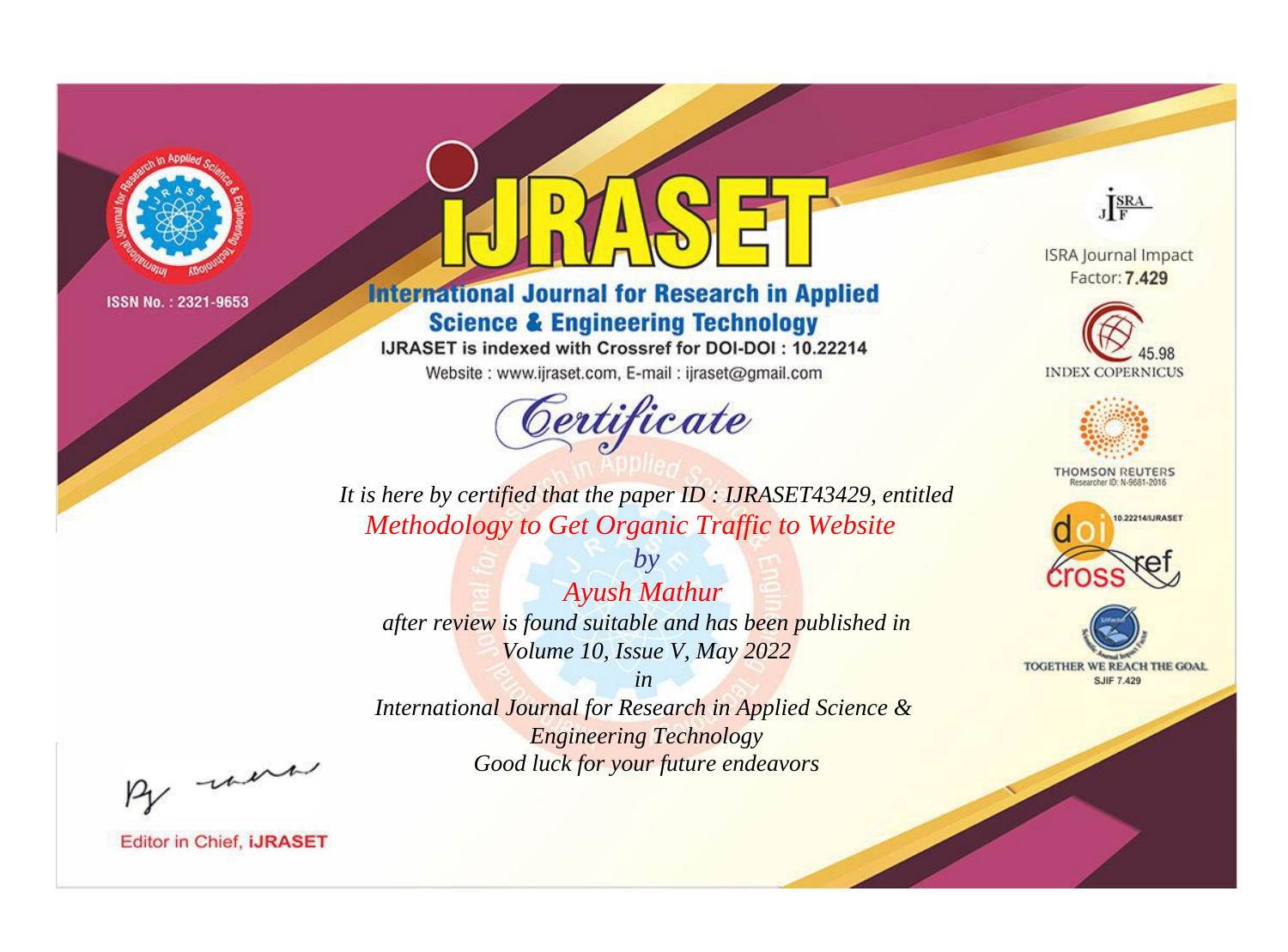

# **International Journal for Research in Applied Science & Engineering Technology**

IJRASET is indexed with Crossref for DOI-DOI: 10.22214

Website: www.ijraset.com, E-mail: ijraset@gmail.com



JERA

**ISRA Journal Impact** Factor: 7.429





**THOMSON REUTERS** 



TOGETHER WE REACH THE GOAL **SJIF 7.429** 

*It is here by certified that the paper ID : IJRASET43429, entitled Methodology to Get Organic Traffic to Website*

*by Adarsh Vardhan after review is found suitable and has been published in Volume 10, Issue V, May 2022*

*in* 

*International Journal for Research in Applied Science & Engineering Technology Good luck for your future endeavors*

By morn